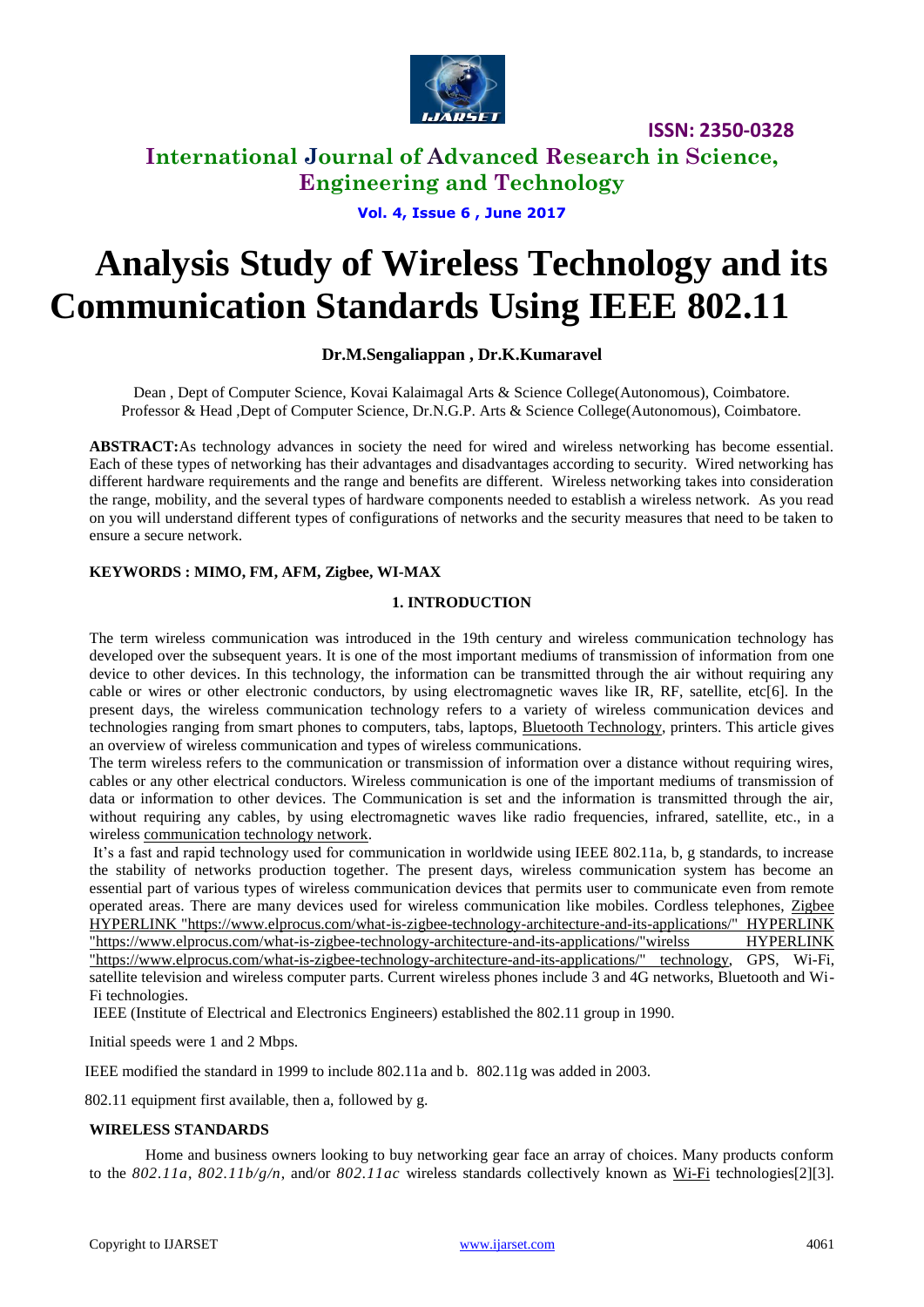

# **International Journal of Advanced Research in Science, Engineering and Technology**

# **Vol. 4, Issue 6 , June 2017**

[\(Bluetooth](https://www.lifewire.com/definition-of-bluetooth-816260) and various other wireless (but not Wi-Fi) technologies also exist, each designed for specific networking applications.

This article describes the [Wi-Fi](https://www.lifewire.com/what-is-wi-fi-2377430) standards and related technologies, comparing and contrasting them to help you better understand the evolution of Wi-Fi technology and make educated network planning and equipment buying decisions.

### **802.11**

In 1997, the Institute of Electrical and Electronics Engineers (IEEE) created the first WLAN standard. They called it *802.11* after the name of the group formed to oversee its development. Unfortunately, 802.11 only supported a maximum [network bandwidth](https://www.lifewire.com/what-is-bandwidth-p2-818121) of 2 Mbps - too slow for most applications. For this reason, ordinary 802.11 wireless products are no longer manufactured.

### **802.11b**

IEEE expanded on the original 802.11 standard in July 1999, creating the *802.11b* specification. 802.11b supports bandwidth up to 11 Mbps, comparable to traditional [Ethernet.](https://www.lifewire.com/definition-of-ethernet-816312)

802.11b uses the same unregulated radio signaling frequency (2.4 [GHz\)](https://www.lifewire.com/story-of-hertz-megahertz-and-gigahertz-818308) as the original 802.11 standard. Vendors often prefer using these frequencies to lower their production costs. Being unregulated, 802.11b gear can incur interference from microwave ovens, [cordless phones,](https://www.lifewire.com/best-cordless-phones-to-buy-4064601) and other appliances using the same 2.4 GHz range. However, by installing 802.11b gear a reasonable distance from other appliances, interference can easily be avoided.

- Pros of 802.11b Lowest cost; signal range is good and not easily obstructed
- Cons of 802.11b Slowest maximum speed; home appliances may interfere on the unregulated frequency band

### **802.11a**

While 802.11b was in development, IEEE created a second extension to the original 802.11 standard called *802.11a*.

Because 802.11b gained in popularity much faster than did 802.11a, some folks believe that 802.11a was created after 802.11b. In fact, 802.11a was created at the same time. Due to its higher cost, 802.11a is usually found on business networks whereas 802.11b better serves the home market.

802.11a supports bandwidth up to 54 Mbps and signals in a regulated frequency spectrum around 5 GHz. This higher frequency compared to 802.11b shortens the range of 802.11a networks. The higher frequency also means 802.11a signals have more difficulty penetrating walls and other obstructions.

Because 802.11a and 802.11b utilize different frequencies, the two technologies are incompatible with each other. Some vendors offer hybrid *802.11a/b* network gear, but these products merely implement the two standards side by side (each connected devices must use one or the other).

- Pros of 802.11a Fast maximum speed; regulated frequencies prevent signal interference from other devices.
- Cons of 802.11a Highest cost; shorter range signal that is more easily obstructed.

### **802.11g**

In 2002 and 2003, WLAN products supporting a newer standard called *802.11g* emerged on the market. 802.11g attempts to combine the best of both 802.11a and 802.11b.

802.11g supports bandwidth up to 54 Mbps, and it uses the 2.4 GHz frequency for greater rang[5]e. 802.11g is backward compatible with 802.11b, meaning that 802.11g [access points](https://www.lifewire.com/wireless-access-point-816545) will work with 802.11b wireless network [adapters](https://www.lifewire.com/definition-of-adapter-817585) and vice versa.

- **Pros of 802.11g** Fast maximum speed; signal range is good and not easily obstructed.
- **Cons of 802.11g** Costs more than 802.11b; appliances may interfere on the unregulated signal frequency.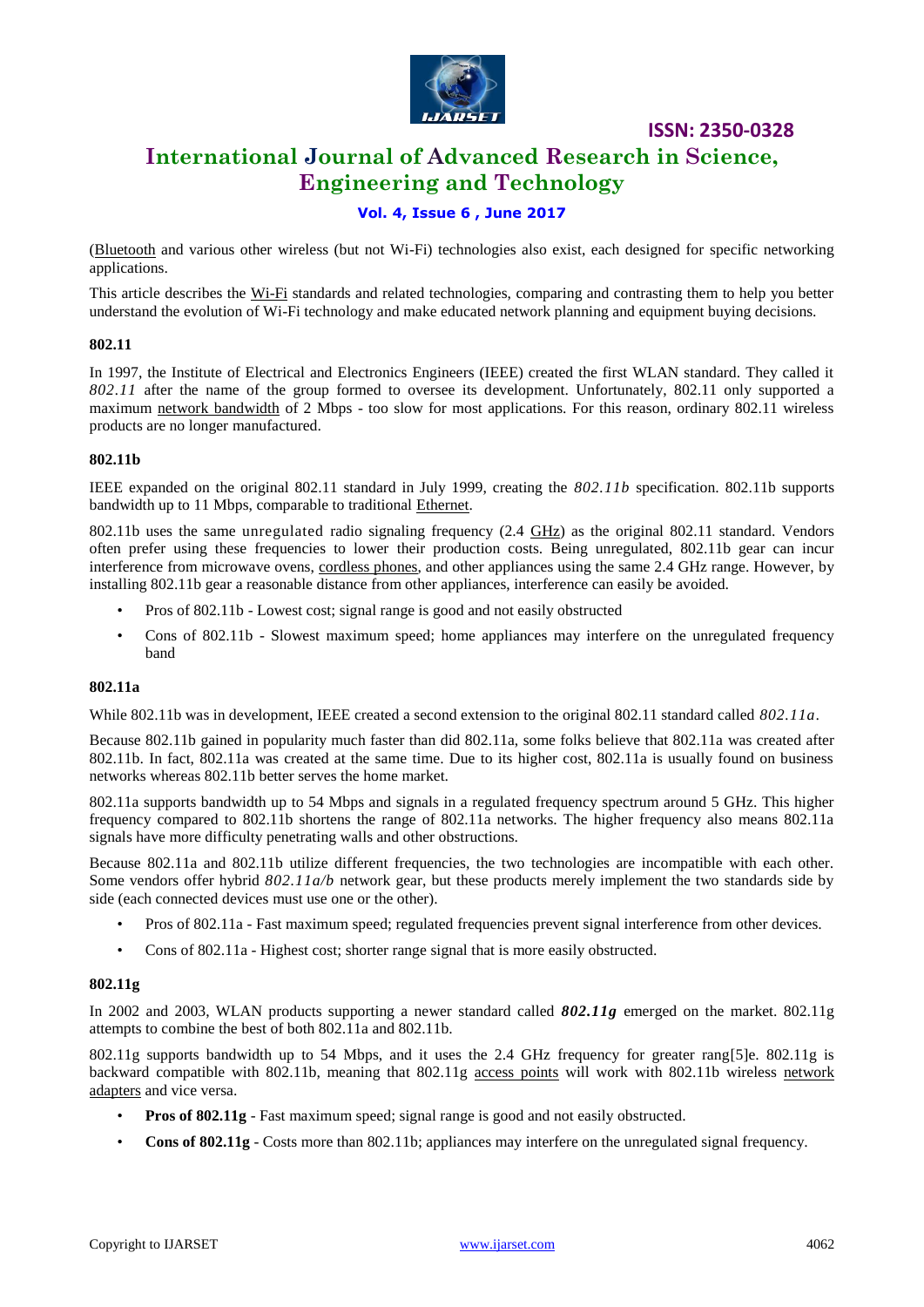

# **International Journal of Advanced Research in Science, Engineering and Technology**

# **Vol. 4, Issue 6 , June 2017**

## **802.11n**

802.11n (also sometimes known as ["Wireless N"](https://www.lifewire.com/what-is-wireless-n-818280)) was designed to improve on 802.11g in the amount of bandwidth supported by utilizing multiple wireless signals and antennas (called **MIMO** technology) instead of one. Industry standards groups ratified 802.11n in 2009 with specifications providing for up to [300 Mbps](https://www.lifewire.com/get-300-mbps-speed-on-802-11n-network-818267) of network bandwidth. 802.11n also offers somewhat better range over earlier Wi-Fi standards due to its increased signal intensity, and it is backward-compatible with 802.11b/g gear.

- **Pros of 802.11n** Fastest maximum speed and best signal range; more resistant to signal interference from outside sources.
- **Cons of 802.11n** Standard is not yet finalized; costs more than 802.11g; the use of multiple signals may greatly interfere with nearby 802.11b/g based networks.

### **802.11ac**

The newest generation of Wi-Fi signaling in popular use, [802.11ac](https://www.lifewire.com/802-11ac-in-wireless-networking-818284) utilizes [dual-band wireless](https://www.lifewire.com/dual-band-wireless-networking-explained-818279) technology, supporting simultaneous connections on both the 2.4 GHz and [5 GHz HYPERLINK "https://www.lifewire.com/is-5-ghz-wifi](https://www.lifewire.com/is-5-ghz-wifi-better-than-2-4-ghz-818293)better-than-2-4-ghz-818293"Wi- [HYPERLINK "https://www.lifewire.com/is-5-ghz-wifi-better-than-2-4-ghz-](https://www.lifewire.com/is-5-ghz-wifi-better-than-2-4-ghz-818293)[818293"Fi bands.](https://www.lifewire.com/is-5-ghz-wifi-better-than-2-4-ghz-818293) 802.11ac offers backward compatibility to 802.11b/g/n and bandwidth rated up to 1300 Mbps on the 5 GHz band plus up to 450 Mbps on 2.4 GHz.

## **II.TECHNOLOGY AND ITS TYPES**

### **Bluetooth Technology**

Bluetooth technology allows you to connect a variety of different electronic devices wirelessly to a system for the transfer and sharing of data and this is the main function of Bluetooth. Cell phones are connected to hands-free earpieces, wireless keyboard, mouse and mike to laptops with the help of Bluetooth as it transmits information from one device to other device. Bluetooth technology has many functions, and it is used most commonly in wireless communications' market.



**Bluetooth Technology**

### **Features**

- Bluetooth technology uses radio waves to communicate between devices. Most of these radio waves have a range of 15-50 feet.
- According to the official Bluetooth website, Bluetooth uses a low-power signal with a maximum range of 50 feet with sufficient speed to enable transmission of data.
- The pairing process identifies and connects any two devices to each other. It also prevents interference from other non-paired Bluetooth devices in the area.
- It uses maximum power only when it is required, thus preserving battery life.

## **ZigBee**

ZigBee is a wireless communication standard designed to address the unique needs of low-power, low-cost wireless sensor, and control networks. ZigBee can be used almost anywhere, as it is easy to implement and requires little power to operate. Zigbee has been developed looking into the needs of the communication of data with a simple structure like the data from the sensors.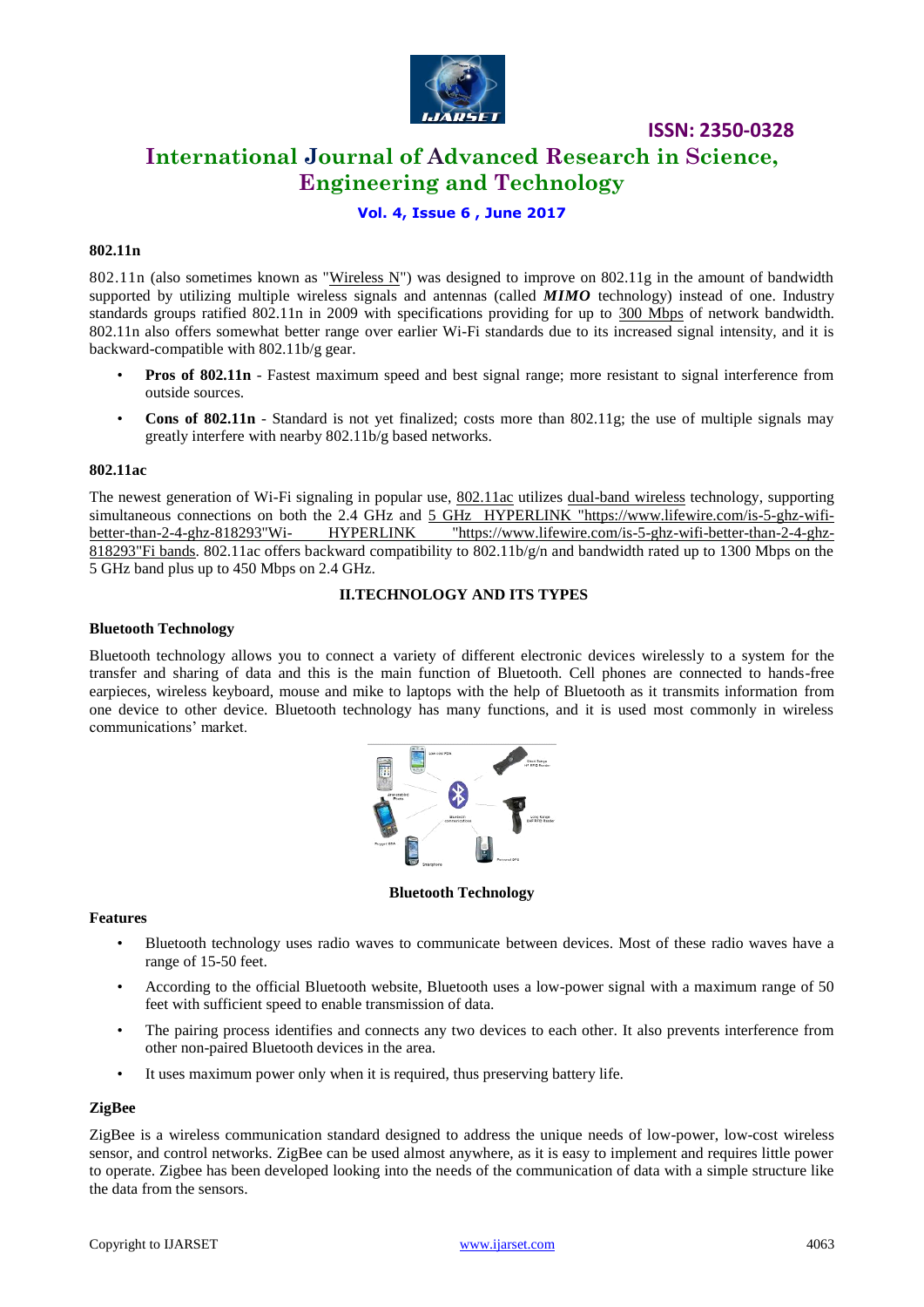

**International Journal of Advanced Research in Science, Engineering and Technology**

# **Vol. 4, Issue 6 , June 2017**



**Zigbee Technology**

## **Features**

- ZigBee devices are designed for low-power consumption.
- ZigBee is used in Commercial Applications like sensing and monitoring applications.
- ZigBee uses very low power and extremely long device battery life.
- ZigBee gives flexibility to do more with the reliable wireless performance and battery operation.

## **Wireless Networking**

Wireless Networking technologies connect multiple computers, systems and devices together without requiring wires or cables: a wireless local area network or WLAN comes under Wi-Fi.

### **WiMAX**

There are wireless broadband systems that offer fast Web surfing without being getting connected through cable or DSL (Example of wireless broadband is WiMAX). Although WiMAX can potentially deliver data rates of more than 30 Megabits per second, yet the providers offer average 0 data rates of 6 Mbps and often deliver less, making the service significantly slower than the hard-wired broadband. The actual cost of the data available using WiMAX widely varies with the distance from the transmitter. WiMAX is also one of the versions of 4G wireless available in phones as Sprint's 4G technology.

## **III. TYPES OF WIRELESS COMMUNICATION**

The different types of wireless communication mainly include, IR wireless communication, satellite communication, broadcast radio, Microwave radio, Bluetooth, Zigbee etc.

## **Satellite Communication**

Satellite communication is one type of self contained wireless communication technology; it is widely spread all over the world to allow users to stay connected almost anywhere on the earth. When the signal (a beam of modulated microwave) is sent near the satellite then, satellite amplifies the signal and sent it back to the antenna receiver which is located on the surface of the earth. Satellite communication contains two main components like the space segment and the ground segment. The ground segment consists of fixed or mobile transmission, reception and ancillary equipment and the space segment, which mainly is the satellite itself.



**Satellite Communication**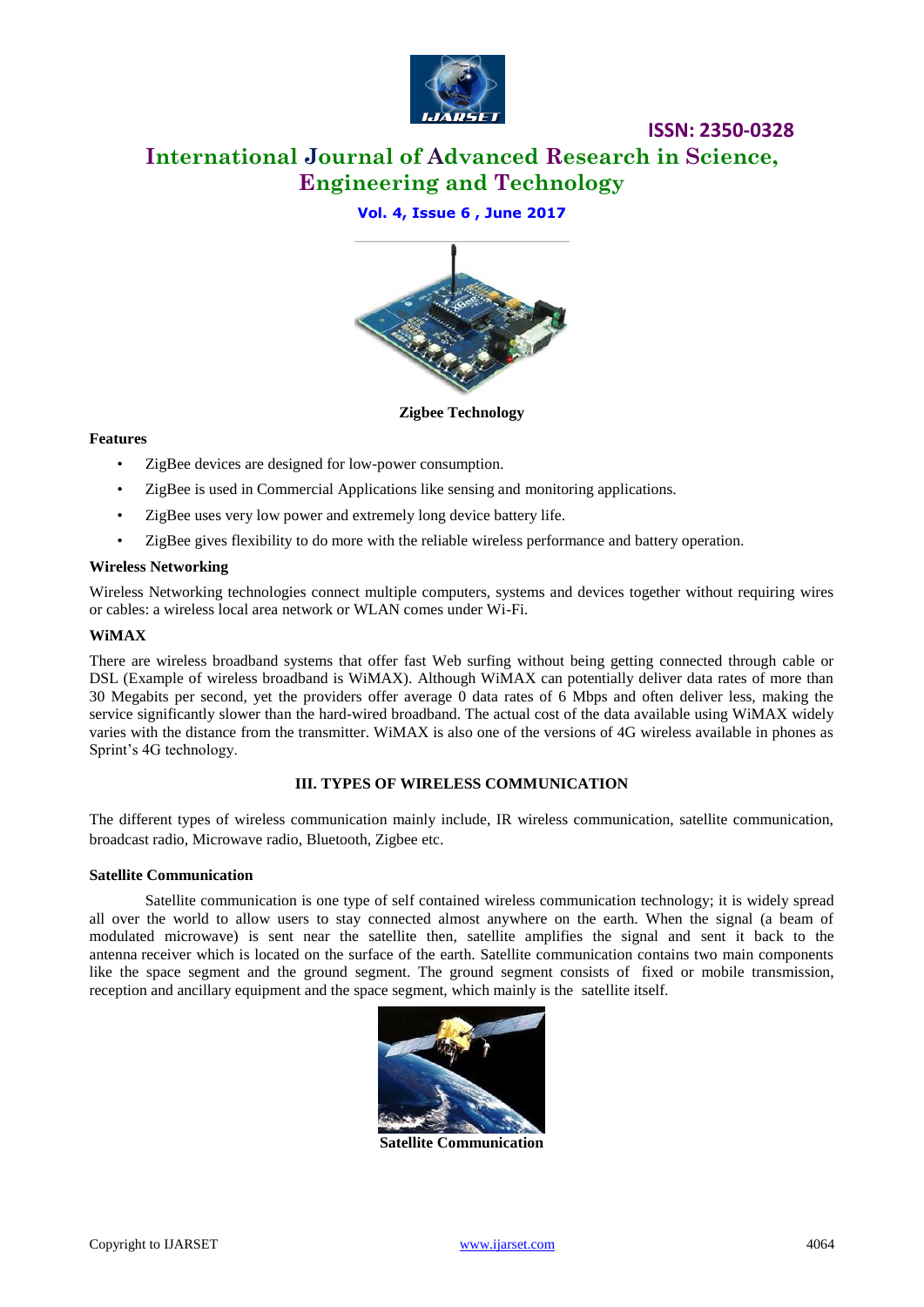

# **ISSN: 2350-0328 International Journal of Advanced Research in Science, Engineering and Technology**

# **Vol. 4, Issue 6 , June 2017**

### **Infrared Communication**

[Infrared wireless communication c](https://www.elprocus.com/communication-using-infrared-technology/)ommunicates information in a device or systems through IR radiation. IR is electromagnetic energy at a wavelength that is longer than that of red light. It is used for security control, TV remote control and short range communications. In the electromagnetic spectrum, IR radiation lies between microwaves and visible light. So, they can be used as a source of communication



Infrared Communication

For a successful infrared communication, a photo LED transmitter and a photo diode receptor are required. The LED transmitter transmits the IR signal in the form of non visible light, that is captured and saved by the photoreceptor. So the information between the source and the target is transferred in this way. The source and destination can be mobile phones, TVs, security systems, laptops etc supports wireless communication.

### **Broadcast Radio**

The first wireless communication technology is the open radio communication to seek out widespread use, and it still serves a purpose nowadays. Handy multichannel radios permit a user to speak over short distances, whereas citizen's band and maritime radios offer communication services for sailors. Ham radio enthusiasts share data and function emergency communication aids throughout disasters with their powerful broadcasting gear, and can even communicate digital information over the radio frequency spectrum.



### **Broadcast Radio**

Mostly an audio broadcasting service, radio broadcasts sound through the air as radio waves. Radio uses a transmitter which is used to transmit the data in the form of radio waves to a receiving antenna[\(Different Types of Antennas\)](https://www.elprocus.com/different-types-of-antennas-with-properties-and-thier-working/). To broadcast common programming, stations are associated with the radio N/W's. The broadcast happens either in simulcast or syndication or both. Radio broadcasting may be done via cable FM, the net and satellites. A broadcast sends information over long distances at up to two megabits/Sec (AM/FM Radio).

Radio waves are electromagnetic signals, that are transmitted by an antenna.These waves have completely different frequency segments, and you will be ready to obtain an audio signal by changing into a frequency segment.

### **IV CONCLUSION**

Wireless networks are very common in the workplace as well as in the home. Technology has been created to store, transmit and receive data through networks at very high rates of speed. Networks have become essential to completing daily business tasks and most business, those who rely heavily on information technologies, would be crippled without their networks. Advances in networking storage have allowed for organizations to use their networks not only for the sharing of resources but to store large pools of data to be used for data analysis. Companies can now store detailed profile information for customers at a very low cost. In the future, the speed of networks will increase as they have in past years. The cost of networks will continue to decline and using a network will be essential.

This research paper leads you to know the technology with wireless standards some of the devices Bluetooth, zigbee in wireless technology – The technology that propels you into a new dimension in wireless connectivity. It is important to surround yourself with the right kind of people. Bluetooth is a new standard developed by a group of electronics